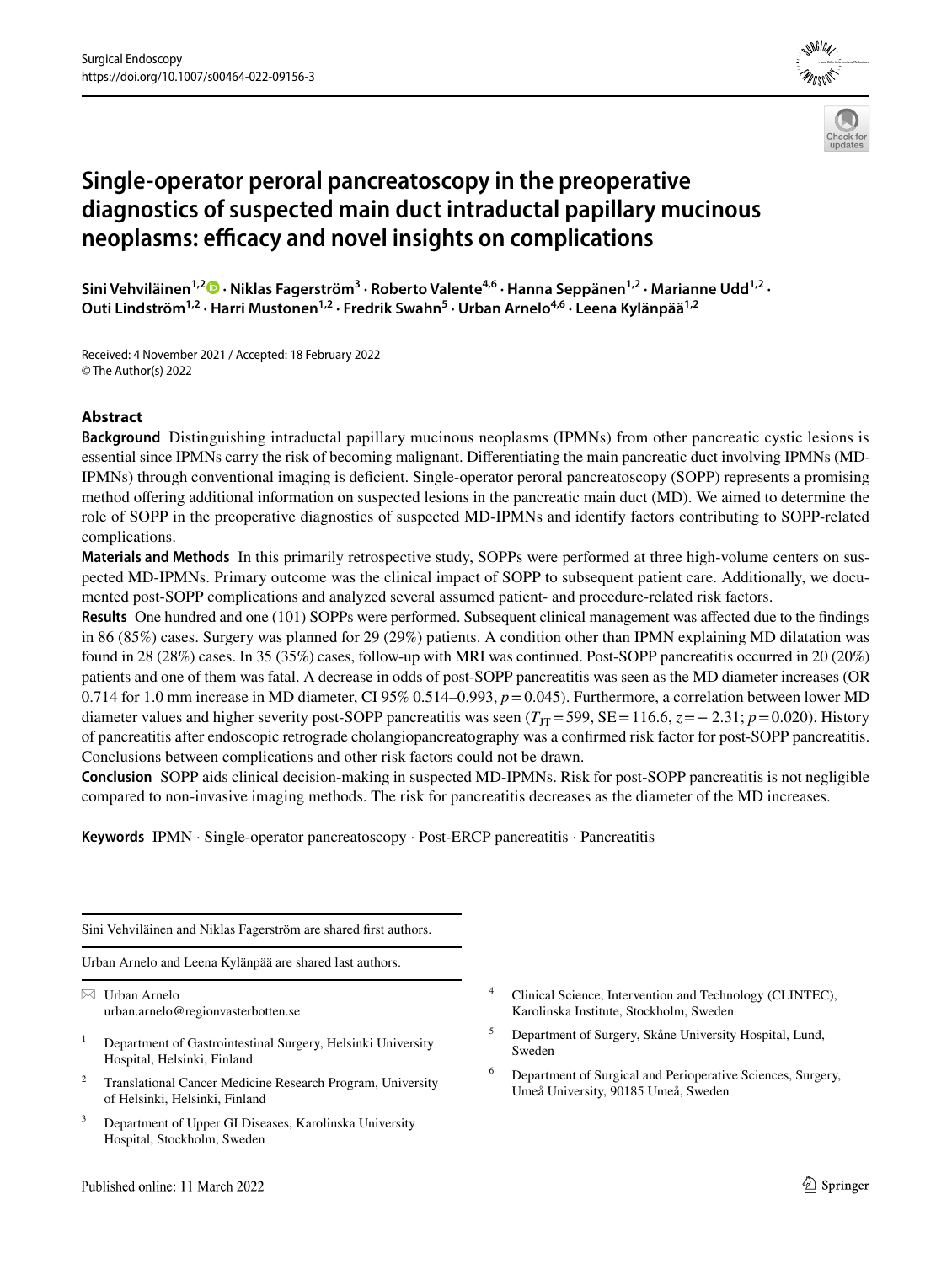Pancreatic cystic lesions are increasingly detected as the frequency of abdominal imaging increases [\[1](#page-10-0)], and the prevalence of such lesions correlates strongly with aging [[2](#page-10-1)]. The clinical challenge concerning pancreatic cysts lies in diferentiating malignant, premalignant, and benign subtypes [[3–](#page-10-2)[6](#page-10-3)]. Among cystic pancreatic lesions, intraductal papillary mucinous neoplasms (IPMNs) are a common entity [[7\]](#page-10-4). IPMNs harbor the potential of becoming malignant [\[8](#page-10-5)]. The clinical management of IPMNs relies on consensus and/or evidence-based guidelines [[9,](#page-10-6) [10](#page-11-0)]. Worrisome features favoring surgery include main pancreatic duct (MD) dilatation, the presence of contrast uptaking mural nodules, a cyst size exceeding 40 mm, symptoms (e.g., new-onset diabetes mellitus or acute pancreatitis), and cyst growth exceeding 5 mm/year during follow-up [\[5](#page-10-7), [6,](#page-10-3) [9–](#page-10-6)[12](#page-11-1)]. In the absence of worrisome features, close surveillance has been suggested [[13](#page-11-2)]. Correctly timed pancreatic resection for IPMN patients improves life expectancy [[14\]](#page-11-3). However, patients with IPMN should not be surgically overtreated, since pancreatic resections also bears its considerable risk of postoperative short- and long-term complications [\[15](#page-11-4), [16\]](#page-11-5).

Distinguishing IPMNs from other pancreatic cystic lesions through magnetic resonance imaging (MRI) or computed tomography (CT) scans can be challenging even if a multidisciplinary team (MDT) conference is consulted [[17\]](#page-11-6). Specifcally, confrming MD involvement in IPMNs remains problematic [\[3,](#page-10-2) [18](#page-11-7)]. In addition, side branch subtypes of IPMN (SB-IPMN) also carry a long-term risk of progressing into cancer [\[19,](#page-11-8) [20\]](#page-11-9). Endoscopic ultrasound (EUS) (for morphology: sensitivity 56–78%, specificity 45–67%) in combination with fine-needle aspiration (FNA) (for cytology: sensitivity 28–78%, specifcity 83–100%) can be used in addition to improve the diagnostic accuracy in identifying IPMNs from other types of cysts [\[10,](#page-11-0) [21](#page-11-10)].

Although "fsh-eye" papillae and oozing of mucus are visualized during duodenoscopy point towards IPMN, these signs are not seen consistently in all patients with MD-IPMN [[22](#page-11-11)]. Endoscopic retrograde cholangiopancreatography (ERCP) is not recommended due to the risk of adverse events, alongside a lower sensitivity and specifcity in identifying pancreatic cystic lesions compared to conventional imaging and EUS [\[10](#page-11-0)]. Single-operator peroral pancreatoscopy (SOPP), however, has shown promising results by adding visual inspection of the MD and the possibility of gathering visually guided biopsies from suspected areas [[22](#page-11-11)[–28](#page-11-12)].

Here, we aimed to establish the role of SOPP in the preoperative diagnostics of suspected MD-IPMNs. Secondarily, we aimed to identify factors contributing to SOPP-related adverse events.

# **Material and methods**

In this multicenter cohort study, patients were collected from three high-volume endoscopic centers in Scandinavia. Although a few patients were prospectively included,

this study is in essence retrospective. The study population consisted of all patients who underwent SOPP due to MD dilatation and suspected MD-IPMN or mixed-type IPMN (MT-IPMN) at Helsinki University Hospital (HUH), between 2012 and 2019, at Karolinska University Hospital (KUH), between 2015 and 2019, and at Skåne University Hospital (SUS), between 2017 and 2019. Between 2017 and 2019, seven additional patients were recruited prospectively at HUH, all of whom granted their written consent before the procedure. All patient data from KUH and SUS were collected retrospectively. This study received ethical approval from University of Helsinki (document number HUS/428/2017) and Etikprövningsmyndigheten (document number 2021:03989). This study is registered at ClinicalTrials.gov (Identifer: NCT03062124).

All patients were discussed at an MDT conference prior to SOPP. The patients had undergone MRI, CT, or both prior to the MDT conference. In all cases, imaging fndings demonstrated cystic appearance of the pancreas and MD dilatation ( $\geq$  5 mm) with the possibility of MD/MT-IPMN. However, consensus on further clinical management could not be reached during MDT conferences based on imaging fndings, and further investigations were needed.

The following indications for SOPP were identifed: (1) equal possibility for diagnosis other than MD/MT-IPMN that explains the cystic appearance of the pancreas and MD dilatation. Alternative diagnoses such as SB-IPMN, chronic pancreatitis, stricture of the MD, or pancreatic cystadenomas were suspected. A MDT conference recommended SOPP for excluding pathologies other than MD/MT-IPMN before planning surgery. (2) MD/MT-IPMN was highly likely, but the complication risk for pancreatic surgery was increased due to comorbidities such as cardiovascular diseases, prior liver transplant, and abnormal blood coagulation. Some patients were indecisive about surgery. A MDT conference recommended SOPP to gain visual confrmation of MD/ MT-IPMN and biopsies on target lesions. Surgery would be reconsidered, if the specimens retrieved provided evidence on high-grade dysplasia (HGD) or malignancy. (3) Pancreatic surgery was indicated based on imaging fndings. Due to comorbidities the patient was not eligible for total pancreatectomy. However, a pancreaticoduodenectomy or a distal pancreatic resection would be possible. A MDT conference recommended SOPP to evaluate extension of IPMN lesions in MD in order to make a decision on surgery.

The equipment used for SOPPs primarily relied on Spy-Glass DS Direct Visualization System (SpyGlass DS; Boston Scientifc, USA). However, 15 (15%) procedures in the early years of this study were performed using older SpyGlass (Boston Scientifc, USA) equipment. Indefnite tumorous alterations were examined and biopsied (SpyBite™) as an indicative of MD-IPMN, and the extension of these lesions in the MD (tail, body, neck or head) was noted. Irrigation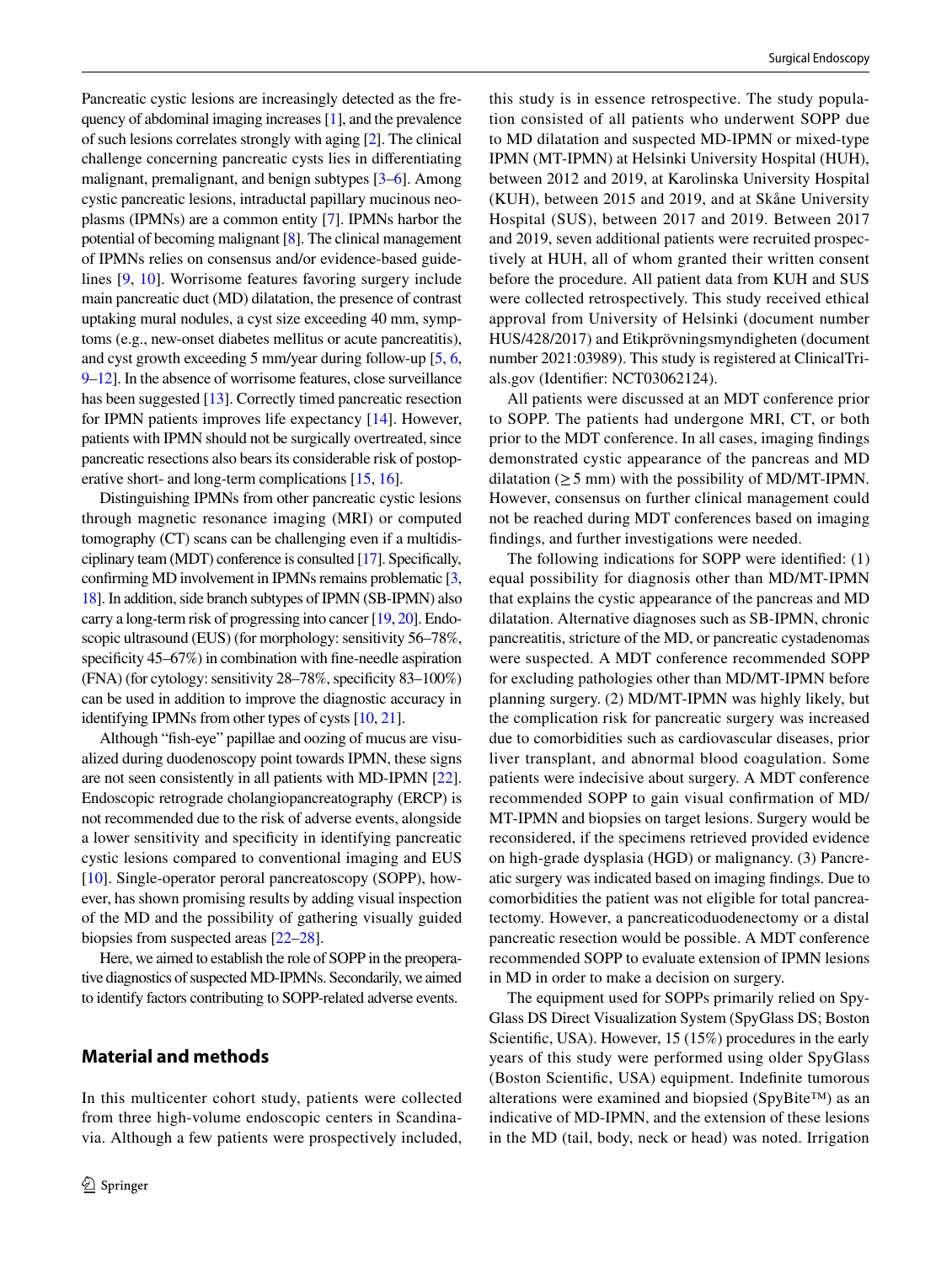fuid and brush cytology samples from the MD were collected whenever suitable. All procedures were performed by experienced specialists.

As a key outcome, we determined how often the visual appearance of MD and/or MD irrigation fuid samples and biopsies taken had any impact on further clinical management. Additionally, we collected data from medical charts regarding adverse events (Cotton consensus criteria) [[29](#page-11-13)], diameter of the MD (MRI scan), history of pancreatitis or prior post-ERCP pancreatitis, prophylactic usage of nonsteroidal anti-infammatory drugs (NSAIDs), and pancreatic stents. Procedure-related data, such as time consumption, timing of the pancreatic sphincterotomy (PS), papillary, or MD orifce balloon dilatation, and occurrence of parallel therapeutic interventions performed [e.g., radiofrequency ablation (RFA) and electrohydraulic lithotripsy (EHL)] were collected. Data on general patient characteristics such as gender, age, the American Society of Anesthesiologists' physical status classifcation (ASA), serum carbohydrate antigen 19–9 levels (s-Ca19–9), and body mass index (BMI) were registered.

## **Statistical analysis**

Data are reported as the number of cases and as percentages for categorical variables. For continuous variables with a normal distribution, mean and standard deviation (SD) are presented. For continuous variables with non-normal distribution, median and range are presented. Fisher's exact test

<span id="page-2-0"></span>**Table 1** Patient characteristics

was used to evaluate the statistical signifcance of nominal or dichotomous results. The Shapiro–Wilks test was used to test the normality of the distribution of continuous variables. The Mann–Whitney U-test was used to calculate the diferences in non-normally distributed continuous variables. We used logistic regression to analyze the relationships between dependent dichotomous variables and independent variables. Jonckheere–Terpstra test was used to determine the trends between ordinal independent variables and continuous dependent variables. Two-sided  $p$  values  $< 0.05$  were considered signifcant. All statistical analyses were performed using IBM's SPSS Statistics (Armonk, NY, USA).

# **Results**

In total, 101 SOPPs were performed on 84 patients (14 patients had two or more SOPPs). 30 (30%) were performed at HUH, 69 (68%) at KUH, and 2 (2.0%) at SUS. The median time from the index SOPP until data analysis was 3 years (range 1–8 years). Patient and procedural characteristics are presented in Tables [1](#page-2-0) and [2](#page-3-0).

All patients underwent MRI (*n*=33, 33%), CT (*n*=18, 18%), or both (*n*=50, 50%) within 12 months prior to SOPP. Of all patients, 92 (91%) had these investigations done within 6 months prior to SOPP. EUS had been performed on 7 (7%) patients prior to SOPP. In 55 (54%) cases, there was a history of prior  $ERCP \pm$  brush cytology, and among them, no malignant or HGD fndings were found. In 46 (46%) cases,

|                                                                             | Mean (SD)          |
|-----------------------------------------------------------------------------|--------------------|
| Age (years)                                                                 | 66.3(12.5)         |
| Body Mass Index (BMI) $(kg/m^2)$                                            | 25.2(4.21)         |
|                                                                             | $n(\%)$            |
| <b>Sex</b>                                                                  |                    |
| Female                                                                      | 43(43)             |
| Male                                                                        | 58 (57)            |
| American Society of Anesthesiologists' physical status classification (ASA) |                    |
| ASA I                                                                       | 5(5)               |
| ASA II                                                                      | 49 (48)            |
| ASA III                                                                     | 36(36)             |
| <b>ASA IV</b>                                                               | 11(11)             |
| Serum carbohydrate antigen 19–9 (s-Ca19–9)                                  | Median (range)     |
| s-Ca19-9 $(U/mL)$                                                           | $9.0 \leq l - 865$ |
| Maximum diameter of the pancreatic main duct according to radiology         | $n\left(\%\right)$ |
| $<$ 4.9 mm                                                                  | $\mathbf{0}$       |
| $5.0 - 9.9$ mm                                                              | 80(79)             |
| $\geq 10$ mm                                                                | 21(21)             |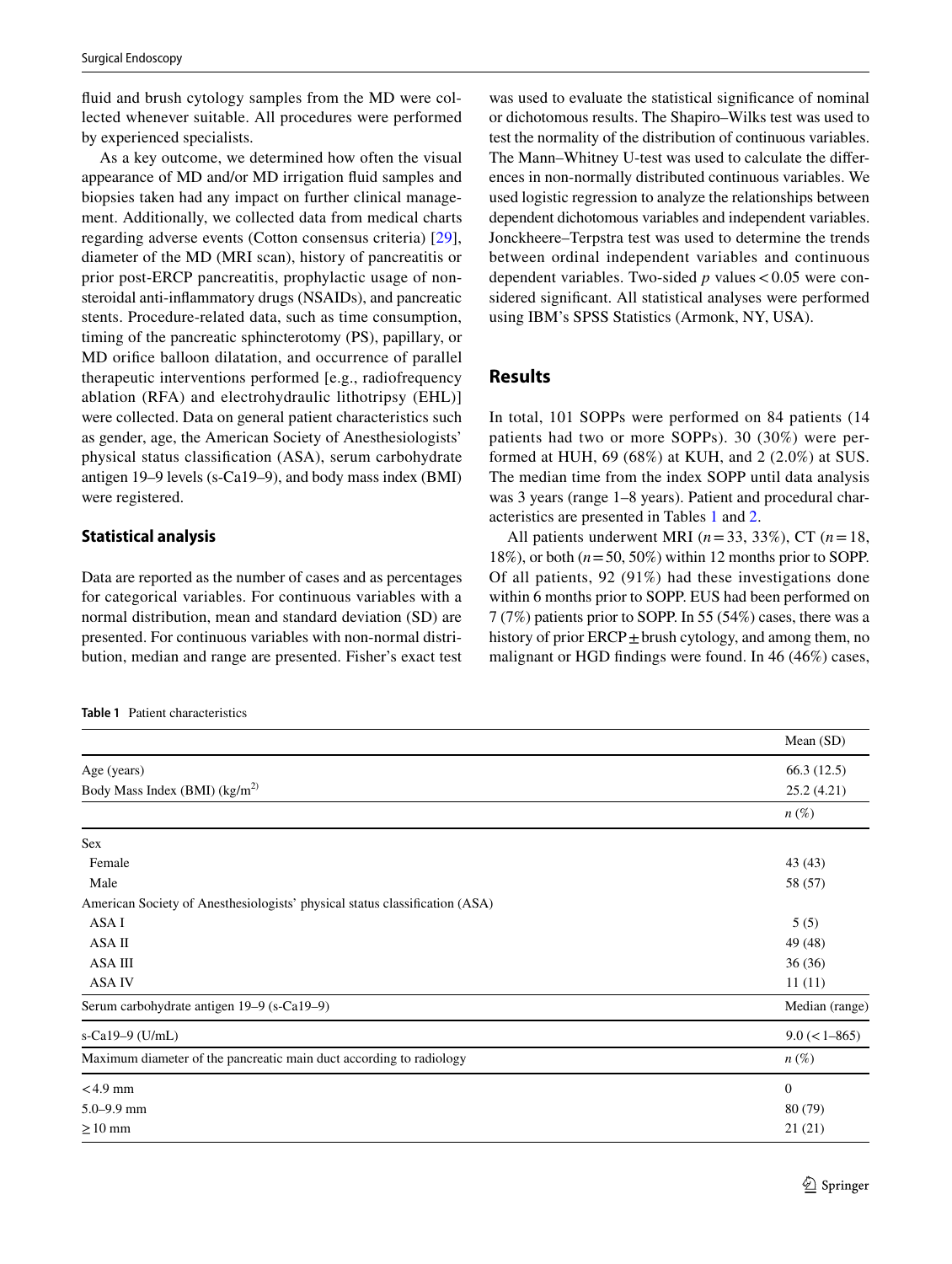#### <span id="page-3-0"></span>**Table 2** Procedural characteristics

|                               | $n(\%)$        |
|-------------------------------|----------------|
| Pancreatic sphincterotomy     |                |
| During SOPP                   | 38 (38)        |
| Earlier                       | 53 (52)        |
| Not done                      | 10(10)         |
| Prophylactic pancreatic stent |                |
| Yes                           | 44 (44)        |
| No                            | 57 (56)        |
| Prophylactic NSAID            |                |
| Yes                           | 26(26)         |
| No                            | 75 (74)        |
| Procedural time               | Median (range) |
| Minutes                       | 74 (18-192)    |

*SOPP* single-operator peroral pancreatoscopy, *NSAID* nonsteroidal anti-infammatory drug

<span id="page-3-1"></span>**Table 3** Combinations of samples collected during 101 SOPPs

|                        | $n(\%)$ |
|------------------------|---------|
| $BC + Biopsy + IF$     | 31 (31) |
| $BC + Bi$              | 12(12)  |
| $BC + IF$              | 4(4.0)  |
| $Biopsy + IF$          | 15(15)  |
| <b>BC</b> only         | 4(4.0)  |
| Biopsy only            | 8(7.9)  |
| IF only                | 7(6.9)  |
| Visual appearance only | 20(20)  |

*SOPP* single-operator peroral pancreatoscopy, *BC* Brush cytology, *IF* Irrigation fuid

SOPP was the frst procedure following MRI or CT imaging. The number of SOPPs during which samples were collected appears in Table [3.](#page-3-1)

Ten parallel therapeutic interventions were performed at the time of SOPP including four EHL, one EHL with dilatation-assisted stone extraction (DASE), one double-balloon enteroscopy, two RFA in MD, one transduodenal SOPP, and one transduodenal Hot AXIOS™ stent placement.

#### **Impact on further patient care**

All patients were discussed at a MDT conference following the SOPP. Of the procedures, 86 (85%) provided new information benefting the patient and impacting further care. Indications and fndings on SOPPs, and their impact on further clinical management are presented in Table [4.](#page-4-0)

Based on intraductal fndings, surgery was planned for 29 (29%) patients. Among these patients, SOPP indicated MD-IPMN disease (*n*=24, 24%), SB-IPMN with malignant,

or HGD fndings in irrigation fuid samples (*n*=3, 3.0%) retrieved during the procedure, 1 (1.0%) adenoma of the papilla with LGD and 1 (1.0%) case of serous cystadenoma causing external compression of the MD. Among patients recommended for surgery, a more pancreatic sparing resection could be ofered to 3 (3.0%) patients.

For 35 (35%) patients, follow-up with MRI was recommended based on fndings in SOPP. In 29 (29%) SOPPs, the MD was seen disease-free and a SB-IPMN diagnosis was set. These patients had only benign or LGD fndings in irrigation fuid samples. In four patients with SB-IPMN, SOPP discovered a coexisting condition (chronic pancreatitis *n*=2, squamous cell metaplasia  $n = 1$ , and papillary neuroendocrine tumor (NET)  $n=1$ ). Based on SOPP findings, MDT conference recommended close follow-up with MRI to additional 6 (5.9%) patients with MD-IPMN polyps seen in MD. These patients had a high risk for surgical complications and only benign or LGD fndings in biopsies and irrigation fuid samples retrieved during SOPP.

Other causes for MD dilatation were discovered in 28 (28%) patients. These included pancreatic MD stones  $(n=10)$ , chronic strictures caused by chronic pancreatitis or prior stenting  $(n = 16)$ , one papillary neuroendocrine tumor (NET), and one squamous cell metaplasia. Of these patients, four were diagnosed with concurrent SB-IPMN, and for them, surveillance with MRI continued. Based on fndings on SOPP, recurrent surveillance with MRI was terminated in 24 patient cases. However, of those patients, 2 (2.0%) were diagnosed with pancreatic cancer within the following 4 months after SOPP. For these two patients, SOPP was considered non-beneficial.

For 7 (6.9%) patients, the SOPP was considered as a failure and therefore not contributable to the fnal decision [failure to cannulate into the pancreatic MD  $(n=5)$ ]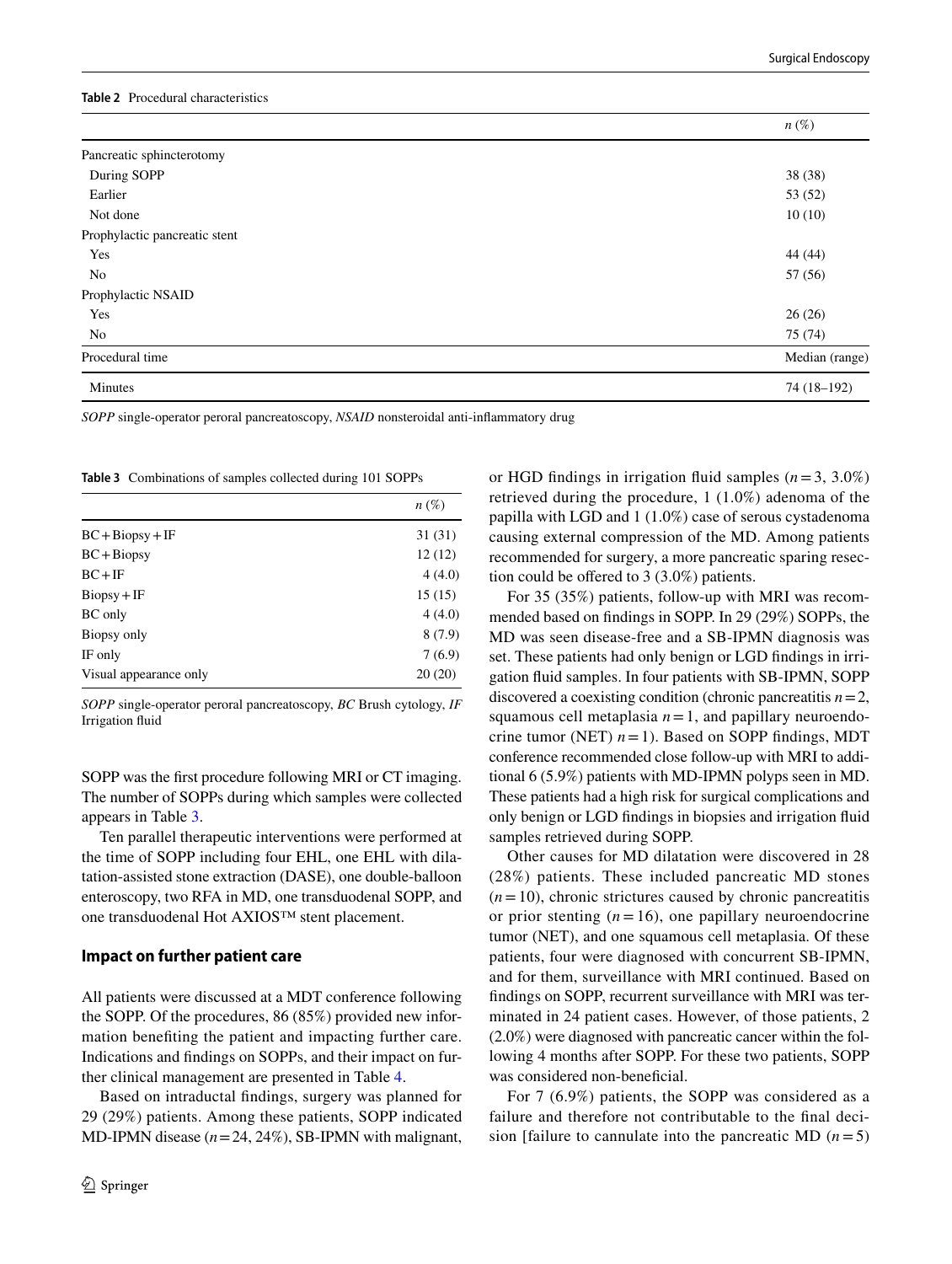<span id="page-4-0"></span>

|  |  |  |  |  | <b>Table 4</b> Indications and findings in 101 single-operator peroral pancreatoscopies, and their impact on further care |  |  |
|--|--|--|--|--|---------------------------------------------------------------------------------------------------------------------------|--|--|
|--|--|--|--|--|---------------------------------------------------------------------------------------------------------------------------|--|--|

| Equal possibility for pathology other than MD/MT-IPMN. SOPP indicated to exclude alternative conditions ( $n=72, 71\%$ )                                        |                                                                                                                                         |
|-----------------------------------------------------------------------------------------------------------------------------------------------------------------|-----------------------------------------------------------------------------------------------------------------------------------------|
|                                                                                                                                                                 | Decision on further care                                                                                                                |
| Tumorous tissue visible in MD suggesting MD/MT-IPMN. Alternative pathology excluded $(n=19)$                                                                    |                                                                                                                                         |
| With HGD in BC, IF or biopsy $(n=2)$                                                                                                                            | Surgery planned $(n=2)$                                                                                                                 |
| With normal cells or LGD in IF or biopsy $(n=17)$                                                                                                               | Surgery planned $(n=12)$<br>Refused surgery, decision not based on SOPP $(n=5)$                                                         |
| MD seen clear of tumorous tissue. Mucus suggests SB-IPMN $(n=25)$                                                                                               |                                                                                                                                         |
| With HGD in IF $(n=1)$                                                                                                                                          | Surgery planned $(n=1)$                                                                                                                 |
| With normal cells or LGD in IF $(n=23)$                                                                                                                         | Follow-up with MRI $(n=23)$                                                                                                             |
| With squamous cell metaplasia in biopsy $(n=1)$                                                                                                                 | Follow-up with MRI $(n=1)$                                                                                                              |
| MD seen clear. Stricture, CP and/or pancreatic stones. No IPMN suspected $(n=20)$                                                                               |                                                                                                                                         |
| MD clear, CP and pancreatic stones $(n=10)$                                                                                                                     | No follow-up (asymptomatic patients) $(n=2)$<br>EHL performed during SOPP, no follow-up $(n=5)$<br>Stone removal later via ERCP $(n=3)$ |
| MD clear, IF and/or biopsy chronic pancreatitis $(n=6)$                                                                                                         | No follow-up $(n=6)$                                                                                                                    |
| Post-stenting stricture seen, biopsy and/or IF samples benign $(n=4)$                                                                                           | Pancreatic stent placed during SOPP, removal later<br>No follow-up $(n=4)$                                                              |
| Miscellaneous $(n=8)$                                                                                                                                           |                                                                                                                                         |
| MD seen clear, but adenoma with LGD seen in the papilla $(n=1)$                                                                                                 | Endoscopic papillectomy planned $(n=1)$                                                                                                 |
| MD seen clear, but external compression from a cystadenoma suspected $(n=1)$                                                                                    | Surgery planned due to cystadenomas $(n=1)$                                                                                             |
| Visual inspection of MD unspecific, IF suggested mucus with neoplasia. Possible MD/SB-IPMN<br>$(n=1)$                                                           | Surgery planned $(n=1)$                                                                                                                 |
| Inconclusive findings, failed to exclude MD-IPMN $(n=2)$                                                                                                        | Decision could not be made based on SOPP<br>New ERCP with SOPP planned $(n=2)$                                                          |
| Procedure failed, unable to enter the MD with SOPP device $(n=3)$                                                                                               | Decision could not be made based on SOPP $(n=3)$                                                                                        |
| MD/MT-IPMN likely. Risk for post-surgery complications elevated or patient is indecisive. Surgery only if SOPP demonstrates high-risk features ( $n=24, 24\%$ ) |                                                                                                                                         |
|                                                                                                                                                                 | Decision on further care                                                                                                                |
| Tumorous tissue visible in MD suggesting MD/MT-IPMN $(n=13)$                                                                                                    |                                                                                                                                         |
| With HGD in BC, IF, or biopsy or visually massive MD-IPMN $(n=7)$                                                                                               | Surgery planned $(n=7)$                                                                                                                 |
| With normal cells or LGD in IF or biopsy $(n=6)$                                                                                                                | Close follow-up with MRI $(n=6)$                                                                                                        |
| MD seen clear. Mucus coming from a side branch or dilated openings of side branches suggesting<br>SB-IPMN $(n=4)$                                               |                                                                                                                                         |
| With HGD in IF $(n=1)$                                                                                                                                          | Surgery planned $(n=1)$                                                                                                                 |
| With normal cells or LGD in IF $(n=2)$                                                                                                                          | Follow-up with MRI $(n=2)$                                                                                                              |
| With normal cells in IF, and NET seen in papilla $(n=1)$                                                                                                        | Follow-up with MRI $(n=1)$                                                                                                              |
| Miscellaneous $(n=7)$                                                                                                                                           |                                                                                                                                         |
| Post-stenting stricture seen, biopsy and IF samples benign $(n=6)$                                                                                              | No follow-up planned $(n=6)$<br>In two of these cases SOPP failed to identify pancreatic<br>cancer diagnosed within 4 months after SOPP |
| SOPP failed, unable to enter the MD with SOPP device $(n=1)$                                                                                                    | Decision could not be made based on SOPP $(n=1)$                                                                                        |
| Surgery suggested. The patient is not fit for total PA. SOPP indicated to evaluate extension of IPMN lesions in MD ( $n = 5, 5.0\%$ )                           |                                                                                                                                         |
|                                                                                                                                                                 | Decision on further care                                                                                                                |
| Miscellaneous $(n=5)$                                                                                                                                           |                                                                                                                                         |
| Tumorous tissue visible only in distal part of MD $(n=1)$                                                                                                       | Planned for distal pancreatic resection $(n=1)$                                                                                         |
| Tumorous tissue visible only in proximal part of MD $(n=2)$                                                                                                     | Planned for pancreaticoduodenectomy $(n=2)$                                                                                             |
| Tumorous tissue visible the entire length of the MD $(n=1)$                                                                                                     | Not fit for total pancreatectomy. Follow-up not continued<br>$(n=1)$                                                                    |
| SOPP failed, unable to enter the MD with SOPP device $(n=1)$                                                                                                    | Decision could not be made based on SOPP $(n=1)$                                                                                        |

*MD* main pancreatic duct, *SOPP* single-operator peroral pancreatoscopy, *MD*-*IPMN* main pancreatic duct involving intraductal papillary mucinous neoplasm, *MT*-*IPMN* mixed-type intraductal papillary mucinous neoplasm, *HGD* high-grade dysplasia, *LGD* low-grade dysplasia, *SB*-*IPMN* side branch subtype of intraductal papillary mucinous neoplasm, *BC* brush cytology, *IF* irrigation fuid, *CP* chronic pancreatitis, *EHL* electrohydraulic lithotripsy, *ERCP* Endoscopic retrograde cholangiopancreatography, *NET* neuroendocrine tumor, *PA* pancreatectomy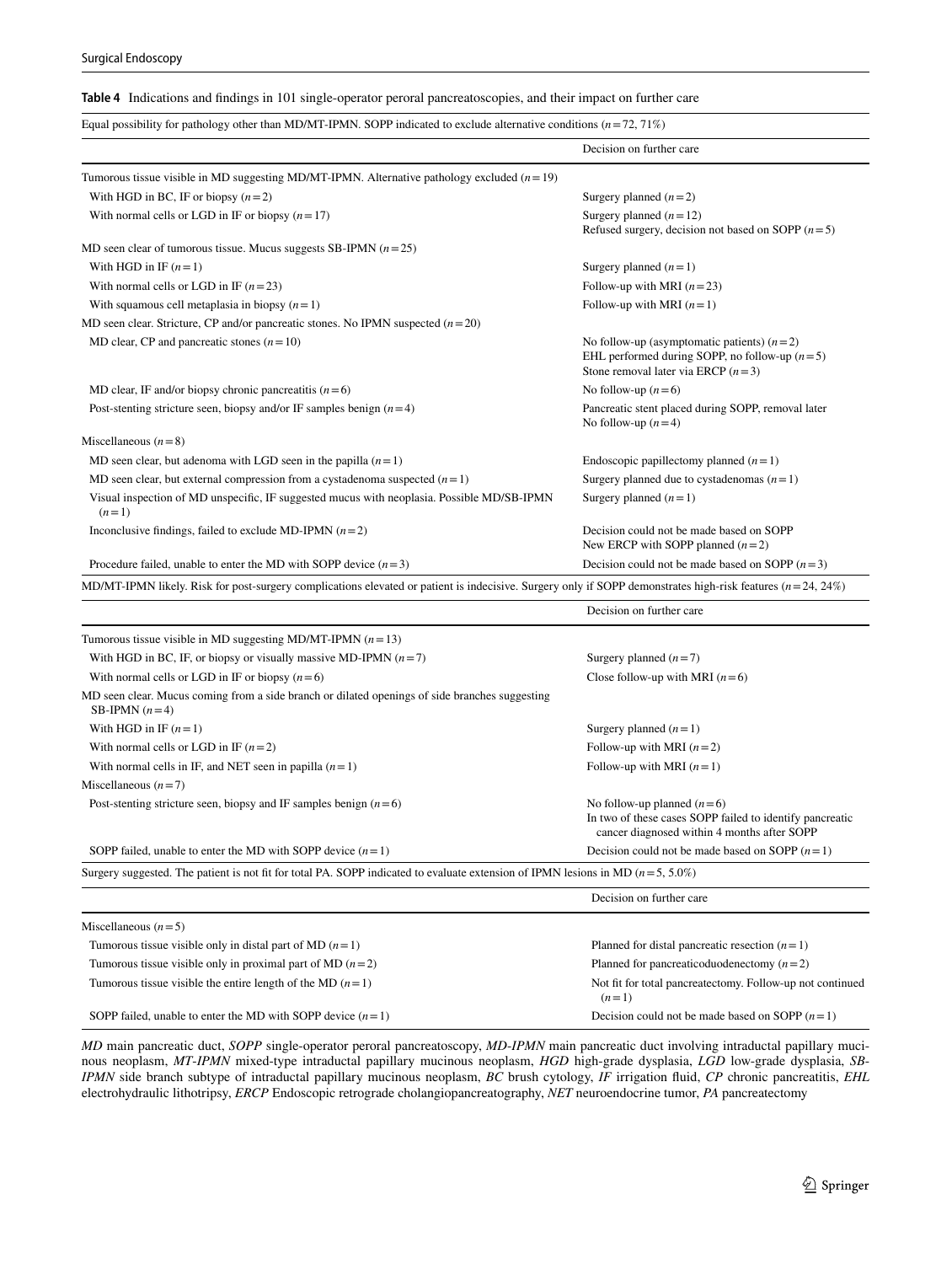and inconclusive findings  $(n=2)$ ]. Furthermore, 6 patients (5.9%) with MD-IPMN fndings in SOPP refused or were unft for surgery.

A pancreaticoduodenectomy was the most common procedure performed  $(n=19, 66\%)$  on patients who underwent surgery. The procedures performed are shown in Table [5.](#page-5-0) Among the 29 operated patients, visual inspection during SOPP correctly identifed the intraductal pathology in 26 (90%) cases. In eight operated patients, SOPP suggested HGD or malignancy in biopsies or cytologic samples. Of these patients, 6 (75%) had HGD or malignancy in the fnal histopathology report. In one case, biopsies taken during SOPP failed to present HGD later discovered in the surgical specimen. The fnal pathological anatomic diagnosis (PAD) following surgery and their corresponding fndings in SOPP appear in Table [6.](#page-6-0)

### **Visual appearance of MD**

Optical assessment of intraductal pathological fndings could be obtained in 47 (47%) patients (*n*=37 MD-IPMN, *n*=10 pancreatic MD stones), and in another 37 (37%) patients, the MD was free from any abnormalities. Moreover, visual appearance is also a prerequisite for taking directed biopsies from pathological fndings, including non-tumorous lesions such as chronic pancreatitis and iatrogenic strictures caused by previous stents. Table [7](#page-6-1) summarizes the details for samples taken during SOPP.

### **Brush cytology samples**

Brush cytology samples were collected during 51 (50%) SOPPs. Typically, multiple samples were taken from each patient. Brush cytology samples confrmed 5 (9.8%) cases of malignant cells and 17 (33%) cases of atypia. In the remaining samples, the finding was benign or insufficient (see Table [7](#page-6-1) for details). Fluorescence in situ hybridization (FISH) was performed on the brush cytology samples of three (3.0%) patients. Of these three cases, one demonstrated no aneuploidy. Another one revealed aneuploidy with diploidy of the chromosomes 3, 7, 17, and the chromosome locus 9p21. FISH failed in the third case due to too few cells.

<span id="page-5-0"></span>**Table 5** Procedures performed on 29 patients undergoing surgery

| Total number of patients undergoing surgery | $n = 29\ (%)$ |
|---------------------------------------------|---------------|
| Pancreaticoduodenectomy                     | 19 (66)       |
| Total pancreatectomy                        | 4(14)         |
| Laparotomy, found inoperable during surgery | 1(3.4)        |
| Median pancreatectomy                       | 1(3.4)        |
| Distal pancreatic resection                 | 3(10)         |
| Endoscopic papillectomy                     | 1(3.4)        |

## **Irrigation fuid samples**

A total of 57 irrigation fuid samples were collected. Among these samples, 4 (7.0%) showed signs of a malignant or HGD disease and 11 (19%) samples indicated atypia or LGD. FISH was performed on one patient's irrigation fuid sample. However, it failed due to insufficient number of cells. From the irrigation fuid samples, 18 (32%) samples contained mucus (see Table [7](#page-6-1) for details).

### **Biopsy samples**

Visually guided biopsies (SpyBite™) were collected during 66 (67%) SOPPs. Biopsies identifed 4 (6.0%) cases of HGD or malignant cells and 35 (53%) cases of atypia or LGD. In the remaining samples, the fnding was benign or inconclusive. Mucin was visible in 33 (50%) samples (see Table [7\)](#page-6-1).

## **Post‑SOPP complications**

Overall, adverse events were recorded after 20 (20%) SOPPs: mild post-SOPP pancreatitis (*n*=10, 9.9%), moderate pancreatitis  $(n=2, 2.0\%)$ , and severe pancreatitis including one fatal outcome  $(n=8, 7.9\%)$ . Other miscellaneous complications were 1 (1.0%) cholangitis, and 2 (2.0%) bleedings, that occurred to patients with concurrent post-SOPP pancreatitis. No patients experienced sepsis or perforation.

Among the 10 patients with parallel therapeutic interventions, fve adverse events occurred to 3 (30%) patients [mild pancreatitis after RFA  $(n=1)$ , mild pancreatitis and bleeding after  $EHL + DASE$  ( $n = 1$ ), and severe pancreatitis and pancreatic duct bleeding after RFA  $(n=1)$ ]. Of the patients who were not subjected to any additional interventions, 17 (18%) experienced a procedural associated complication. No statistically significant difference  $(p=0.39)$  between the groups was found.

### **Diameter of the main pancreatic duct**

A Mann–Whitney U-test indicated that the median MD diameter for patients without post-SOPP pancreatitis  $(\text{median}=8.0 \text{ mm})$  was significantly greater than for patients with post-SOPP pancreatitis (median=6.5 mm,  $p = 0.021$ ) (Table [8\)](#page-7-0).

Analyzed as a continuous variable in logistic regression, a statistically signifcant decrease in odds ratio (OR) of post-SOPP pancreatitis was observed as the MD diameter increases (OR 0.714 for 1.0 mm increase in MD diameter, CI 95% 0.514–0.993;  $p = 0.045$ ). Using the median value for  $MD$  diameter (median = 7.0 mm) as a cut-off value, logistic regression test showed a lower probability for post-SOPP pancreatitis if the MD diameter is  $\geq$  7.0 mm (OR 0.334, CI 95% 0.120–0.928; *p*=0.035).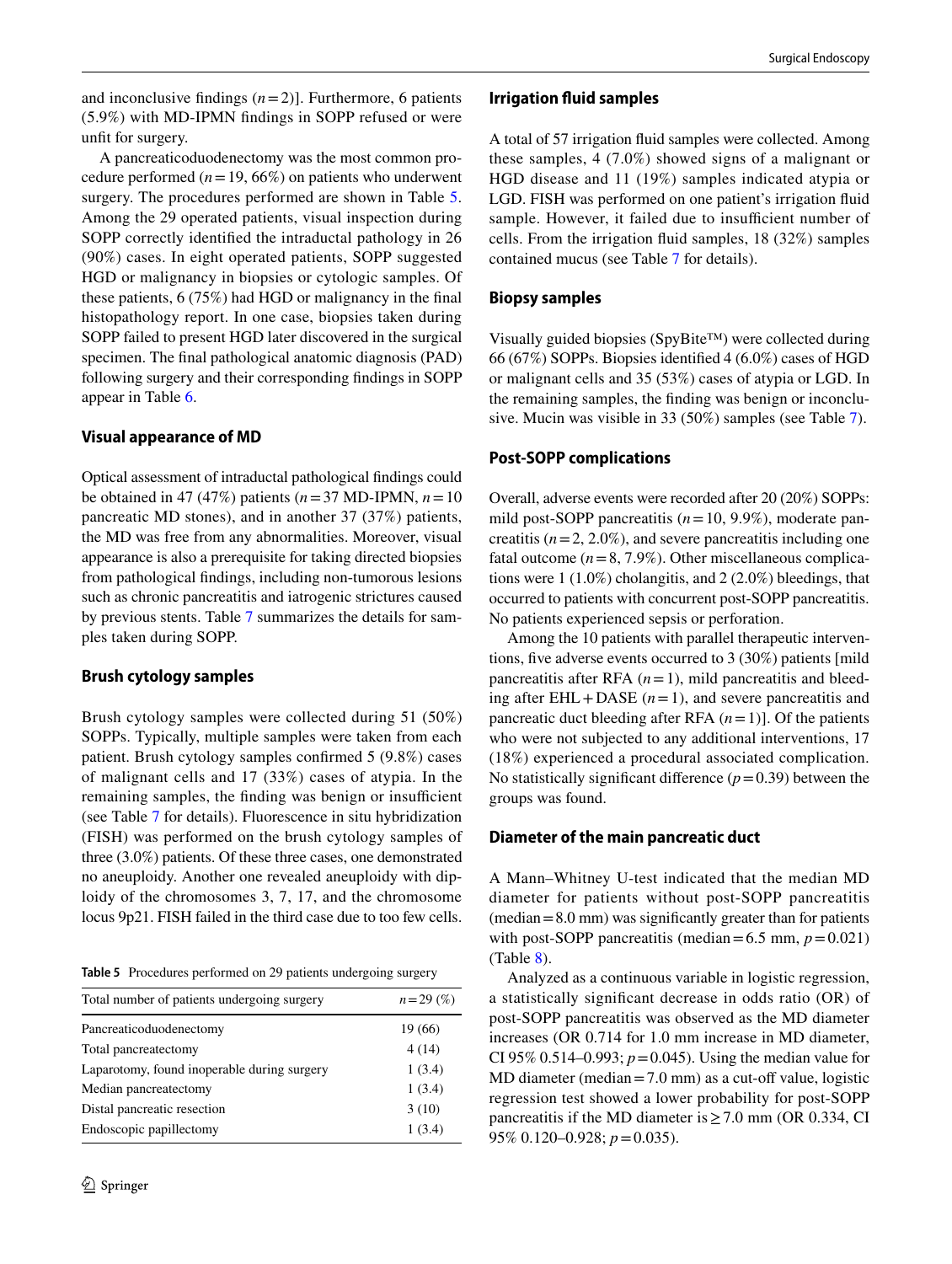| Patient number | Visual and histologic or cytologic findings in SOPP                                  | Final PAD after pancreatic surgery                                                     |
|----------------|--------------------------------------------------------------------------------------|----------------------------------------------------------------------------------------|
| 1              | MD/MT-IPMN, malignant                                                                | Inoperable pancreatic adenocarcinoma                                                   |
| 2              | MD/MT-IPMN, LGD                                                                      | MD-IPMN, HGD, multifocal appearance of<br>invasive growth of pancreatic adenocarcinoma |
| 3              | MD/MT-IPMN, HGD                                                                      | MD-IPMN, HGD                                                                           |
| 4              | MD/MT-IPMN, HGD                                                                      | MD-IPMN, HGD                                                                           |
| 5              | MD/MT-IPMN, HGD                                                                      | MD-IPMN, HGD                                                                           |
| 6              | MD/MT-IPMN, no dysplasia                                                             | MD-IPMN, LGD                                                                           |
| 7              | MD/MT-IPMN, LGD                                                                      | MD-IPMN, LGD                                                                           |
| 8              | MD/MT-IPMN, LGD                                                                      | MD-IPMN, LGD                                                                           |
| 9              | MD/MT-IPMN, LGD                                                                      | MD-IPMN, LGD                                                                           |
| 10             | MD/MT-IPMN, LGD                                                                      | MD-IPMN, LGD                                                                           |
| 11             | MD/MT-IPMN, LGD                                                                      | MD-IPMN, LGD                                                                           |
| 12             | MD/MT-IPMN, unspecific atypia                                                        | MD-IPMN, LGD                                                                           |
| 13             | MD/MT-IPMN, normal cells                                                             | MD-IPMN, LGD, autoimmune pancreatitis                                                  |
| 14             | No MD-IPMN, but HGD in IF                                                            | SB-IPMN, carcinoma in situ (PanIn3)                                                    |
| 15             | No MD-IPMN, but HGD in IF                                                            | SB-IPMN, HGD                                                                           |
| 16             | No MD-IPMN, but HGD in IF                                                            | SB-IPMN, LGD                                                                           |
| 17             | MD/MT-IPMN, LGD                                                                      | MT-IPMN, LGD                                                                           |
| 18             | MD/MT-IPMN, no specimens                                                             | MT-IPMN, HGD                                                                           |
| 19             | MD/MT-IPMN, no specimens                                                             | MT-IPMN, HGD                                                                           |
| 20             | MD/MT-IPMN, LGD                                                                      | MT-IPMN, LGD                                                                           |
| 21             | MD/MT-IPMN, LGD                                                                      | MT-IPMN, LGD                                                                           |
| 22             | MD/MT-IPMN, LGD                                                                      | MT-IPMN, LGD                                                                           |
| 23             | MD/MT-IPMN, LGD                                                                      | MT-IPMN, IDP, IgG4-disease                                                             |
| 24             | MD/MT-IPMN, LGD                                                                      | MT-IPMN, IDP, neuroendocrine tumor gradus 1                                            |
| 25             | MD/MT-IPMN, normal cells                                                             | Benign serous cystadenoma                                                              |
| 26             | External compression of the MD by serous cystadenoma, no IPMN                        | Benign serous cystadenoma, chronic pancreatitis                                        |
| 27             | Visual inspection unspecific, IF suggested mucus and possible IPMN with<br>neoplasia | Chronic pancreatitis                                                                   |
| 28             | MD/MT-IPMN suspected, no specimens                                                   | PanIn2, no IPMN                                                                        |
| 29             | Adenoma of the papilla, LGD                                                          | LGD of the papilla, no IPMN                                                            |

<span id="page-6-0"></span>**Table 6** Final pathological anatomic diagnosis (PAD) of 29 patients following pancreatic surgery and their corresponding fndings in SOPP

*SOPP* single-operator peroral pancreatoscopy, *MD*-*IPMN* main pancreatic duct involving intraductal papillary mucinous neoplasm, *HGD* highgrade dysplasia, *LGD* low-grade dysplasia, *SB*-*IPMN* side branch subtype of intraductal papillary mucinous neoplasm, *MT*-*IPMN* mixed-type intraductal papillary mucinous neoplasm, *IF* irrigation fuid, *IDP* intraductal papilloma

<span id="page-6-1"></span>**Table 7** Samples collected during 101 SOPPs

|                     | Brush cytol-<br>ogy $n(\%)$ | Irrigation<br>fluid $n(\%)$ | Biopsy $n(\%)$ |
|---------------------|-----------------------------|-----------------------------|----------------|
| No sample collected | 49 (49)                     | 44 (44)                     | 35(35)         |
| Inconclusive sample | 1(1.0)                      | 13(13)                      | 1(1.0)         |
| Normal cells        | 29 (29)                     | 32(32)                      | 26(26)         |
| Atypia or LGD       | 17(17)                      | 8(7.9)                      | 35(35)         |
| HGD or malignant    | 5(5.0)                      | 4(4.0)                      | 4(4.0)         |

*SOPP* single-operator peroral pancreatoscopy, *LGD* low-grade dysplasia, *HGD* high-grade dysplasia

A Jonckheere–Terpstra test for ordered alternatives showed a statistically signifcant trend suggesting that lower median MD diameter value correlates with higher severity (scale from "mild", "moderate" to "severe") post-SOPP pancreatitis ( $T_{\text{IT}}$ =599, SE=116.6, *z* = - 2.31; *p* = 0.020). Table [9](#page-7-1) summarizes median MD diameters and severity of pancreatitis.

#### **Prophylactic NSAID**

Prophylactic NSAID (100 mg of diclofenac, rectal suppository) was used prior to endoscopy in 26 (26%) procedures. 2 (8.0%) of these patients experienced post-SOPP pancreatitis. Of the patients who had no prophylactic medication, 18 (24%) had post-SOPP pancreatitis (*p*=0.146) (Table [10](#page-8-0)).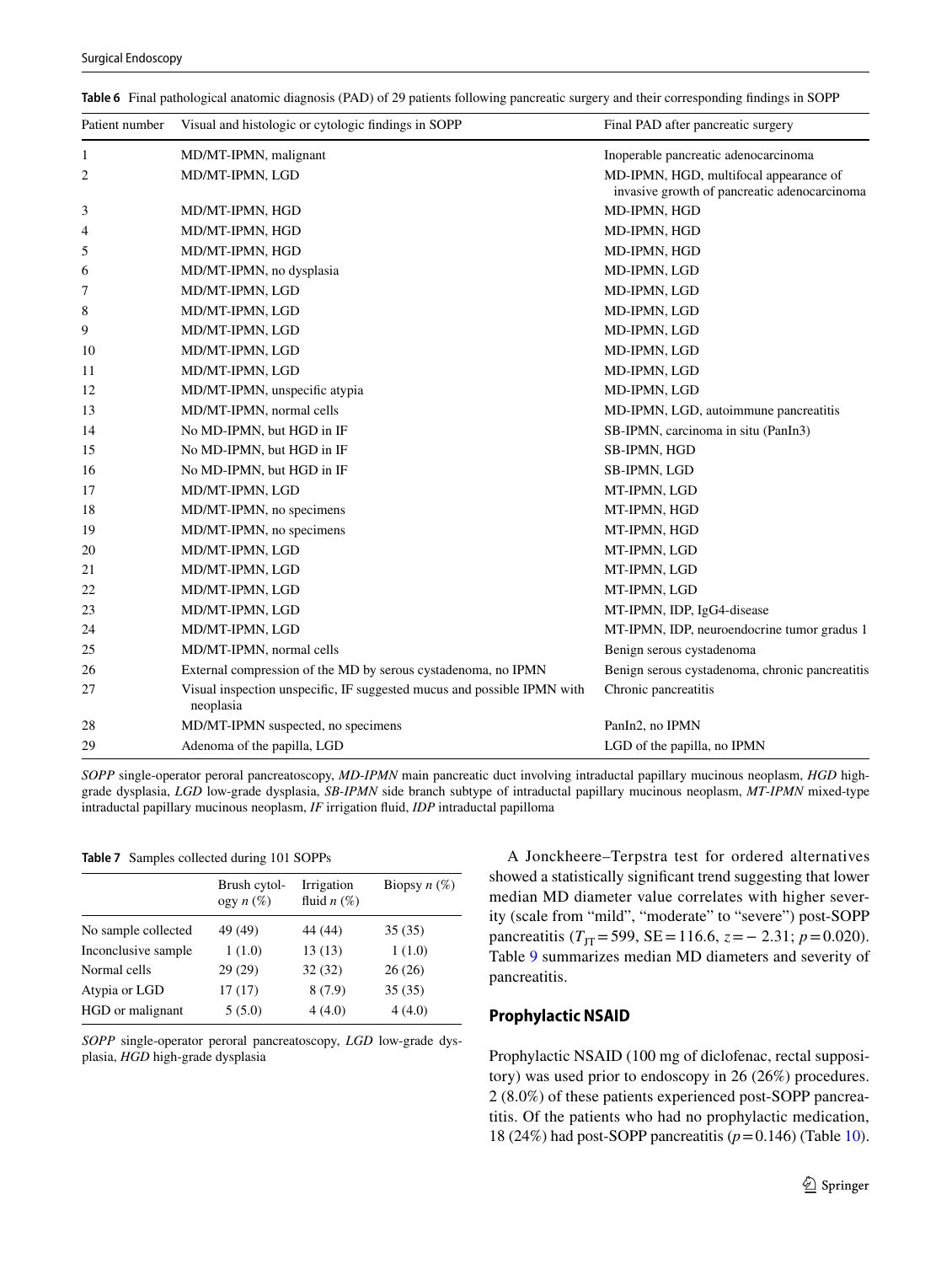<span id="page-7-0"></span>

| Table 8 Diameter of the main<br>pancreatic duct and post-<br>procedural pancreatitis. Two-<br>tailed Mann–Whitney U-test<br>was used with p values $< 0.05$<br>considered significant |              | Median (mm) | $25\%$ (mm) | $75\%$ (mm) | Mann-Whit- Z-score<br>ney U |        | <i>p</i> value |
|---------------------------------------------------------------------------------------------------------------------------------------------------------------------------------------|--------------|-------------|-------------|-------------|-----------------------------|--------|----------------|
|                                                                                                                                                                                       | Pancreatitis |             |             |             |                             |        |                |
|                                                                                                                                                                                       | Yes $(n=19)$ | 6.5         | 5.3         | 7.4         | 538                         | 2.3137 | 0.021          |
|                                                                                                                                                                                       | No $(n=82)$  | 8.0         | 6.0         | 9.0         |                             |        |                |

<span id="page-7-1"></span>**Table 9** Median MD diameter values and severity of post-SOPP pancreatitis

|                                  | Median (mm) $25\%$ (mm) $75\%$ (mm) |     |     |
|----------------------------------|-------------------------------------|-----|-----|
| No pancreatitis $(n=81)$         | 7.0                                 | 6.0 | 9.0 |
| Mild pancreatitis $(n=10)$       | 6.3                                 | 5.8 | 8.1 |
| Moderate pancreatitis<br>$(n=2)$ | 5.0                                 | 5.0 | 5.0 |
| Severe pancreatitis $(n=8)$      | 6.8                                 | 6.0 | 7.8 |

*MD* pancreatic main duct, *SOPP* single-operator peroral pancreatoscopy

## **Pancreatic sphincterotomy (PS)**

If PS was performed alongside SOPP, pancreatitis occurred in 10 (26%) cases. Among patients, who underwent a PS at an earlier ERCP, 9 (17%) patients had post-SOPP pancreatitis  $(p=0.306)$ . We identified ten SOPPs performed without a PS with only 1 (10%) resulting in mild post-SOPP pancreatitis.

Among SOPPs performed on patients with a prior PS, 3 (5.6%) led to a moderate or severe pancreatitis. Meanwhile, moderate or severe pancreatitis or bleeding occurred in 7 (18%) patients who underwent PS alongside SOPP  $(p=0.087)$ .

### **Prophylactic pancreatic stent**

A prophylactic pancreatic plastic stent (10Fr) was placed during 44 (44%) of the SOPPs performed, and 7 (16%) of them led to one or more complications, while 13 (23%) SOPPs without stent placement resulted in a complication  $(p=0.456)$ . Moderate or severe pancreatitis or bleeding occurred in 3 (6.7%) cases among patients with a pancreatic stent and in 7 (8.2%) cases among patients without a prophylactic pancreatic stent  $(p=0.507)$  (Table [10](#page-8-0)).

### **History of acute or chronic pancreatitis**

In 39 (39%) patient cases, there was a history of acute pancreatitis  $(n = 14, 14\%)$ , chronic pancreatitis  $(n = 22, 14\%)$ 22%), or both  $(n=3, 3.0\%)$ . Of the SOPPs performed on patients with prior acute pancreatitis, 2 (12%) led to mild pancreatitis, while 18 (21%) SOPPs performed on patients without prior acute pancreatitis resulted in a complication  $(p=0.513)$ . Of the patients with history of chronic pancreatitis, 6 (24%) sufered from post-SOPP pancreatitis. Of the complications recorded, four were graded mild and the other two were graded moderate or severe. Meanwhile, 14 (18%) of the SOPPs performed on patients without a history of chronic pancreatitis led to post-SOPP pancreatitis  $(p=0.569)$  (Table [10](#page-8-0)).

### **History of post‑ERCP pancreatitis**

One or more prior ERCPs had been performed on 55 (54%) patients. Of those 55 patients, 12 (22%) had a history of post-ERCP pancreatitis. Of these patients with prior post-ERCP pancreatitis, 5 (42%) suffered from post-SOPP pancreatitis. Meanwhile 4 (9.3%) patients with prior ERCP, but without prior complications, had post-SOPP pancreatitis  $(p=0.017)$ . A moderate or severe post-SOPP pancreatitis occurred 3 (25%) times to patients with history of post-ERCP pancreatitis. No cases of moderate or severe post-SOPP pancreatitis were observed in patients with prior ERCP without complications  $(p=0.008)$  (Table [10](#page-8-0)).

### **Papillary or MD orifce balloon dilatation**

To enable entry of the SOPP device into the MD, balloon dilatation of the papillary region was performed on 11 (11%) patients. Balloons with a diameter from 4 to 6 mm were used. Of the patients with balloon dilatation, 3 (27%) experienced post-SOPP pancreatitis. Of the SOPPs performed without balloon dilatation, 17 (19%) resulted in post-SOPP pancreatitis  $(p=0.452)$  (Table [10](#page-8-0)).

### **Procedure time**

The duration of the procedure was recorded from the beginning of the duodenoscopy through the removal of SOPP equipment from the pancreatic duct. Please note that the time includes both conventional ERCP and SOPP. The Mann–Whitney U-test revealed no statistically signifcant diference between procedures followed by post-SOPP complications and those with no respective complications based on the duration of the procedure (see Table [11](#page-9-0) for details). Please note that the procedure time for six patients was unknown. Therefore, this analysis included 95 SOPPs only.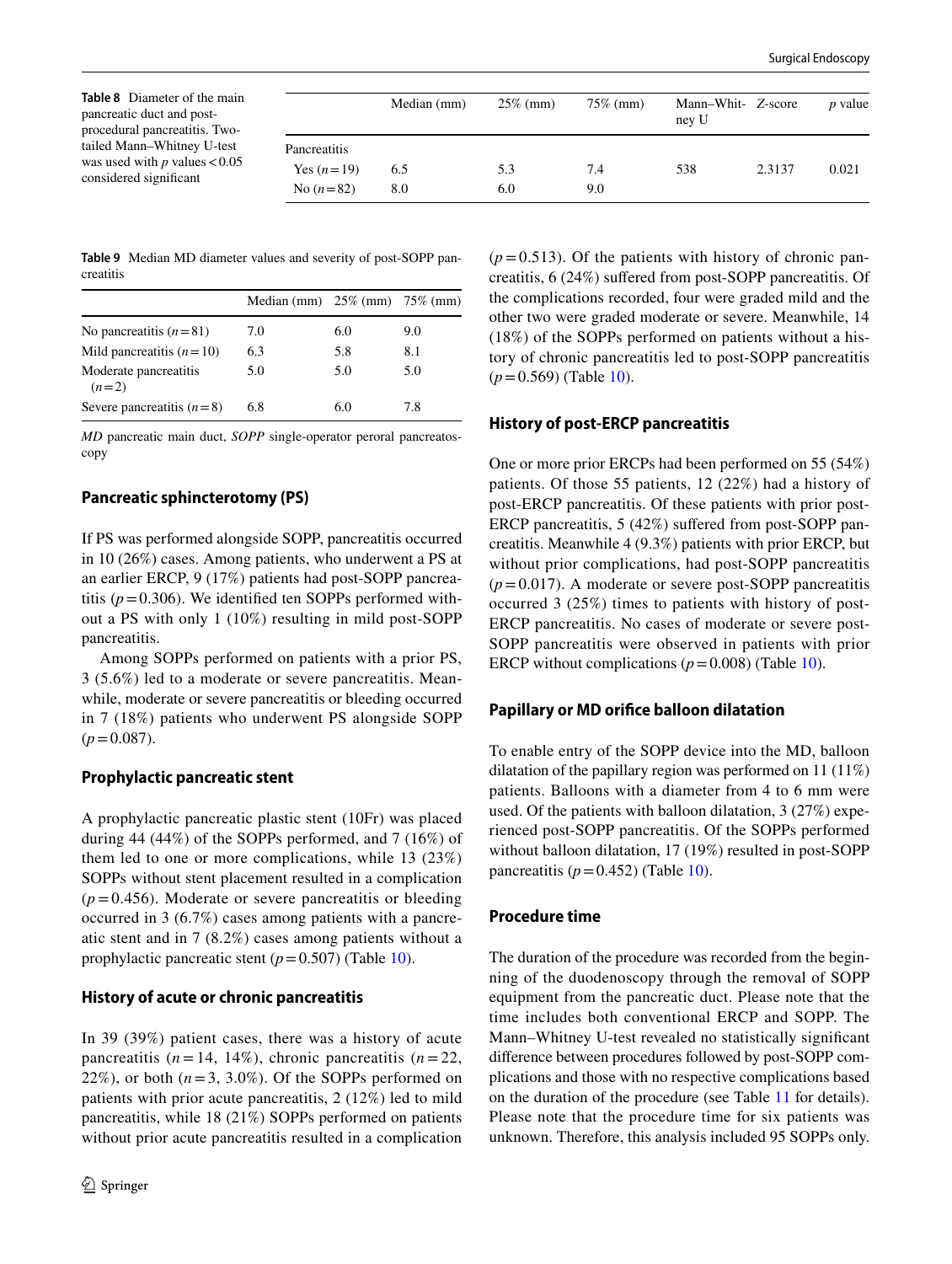|                                               | tions $n(\%)$ | No complica- Mild PEP $n$ (%) | Moderate<br>PEP $n$ (%) | Severe PEP $n$ (%) | Mild bleed-<br>ing $n$ $(\%)$ | Severe<br>bleeding $n$<br>$(\%)$ | Any compli-<br>cation* $n$ (%)         |
|-----------------------------------------------|---------------|-------------------------------|-------------------------|--------------------|-------------------------------|----------------------------------|----------------------------------------|
| Prophylactic NSAID                            |               |                               |                         |                    |                               |                                  |                                        |
| $NSAID + (n=25)$                              | 23(92)        | $\boldsymbol{0}$              | $\mathbf{0}$            | 2(8.0)             | $\mathbf{0}$                  | $\mathbf{0}$                     | 2(8.0)                                 |
| $NSAID - (n = 76)$                            | 58 (76)       | 10(13)                        | 2(2.6)                  | 6(7.9)             | 1(1.3)                        | 1(1.3)                           | 18 (24)                                |
| Pancreatic sphincterotomy                     |               |                               |                         |                    |                               |                                  |                                        |
| Earlier $(n=53)$                              | 44 (83)       | 6(11)                         | 1(1.9)                  | 2(3.8)             | 1(1.9)                        | $\mathbf{0}$                     | 9(17)                                  |
| During SOPP $(n=38)$                          | 28 (74)       | 3(7.9)                        | 1(2.6)                  | 6(16)              | $\boldsymbol{0}$              | 1(2.6)                           | 10(26)                                 |
| Not done $(n=10)$                             | 9(90)         | 1(10)                         | $\mathbf{0}$            | $\mathbf{0}$       | $\mathbf{0}$                  | $\mathbf{0}$                     | 1(10)                                  |
| Prophylactic pancreatic stent                 |               |                               |                         |                    |                               |                                  |                                        |
| No stent $(n=57)$                             | 44 (77)       | 5(8.8)                        | 2(3.5)                  | 6(11)              | 1(1.7)                        | $\mathbf{0}$                     | 13(23)                                 |
| Stent $(n=44)$                                | 37 (84)       | 5(11)                         | $\overline{0}$          | 2(4.5)             | $\boldsymbol{0}$              | 1(2.3)                           | 7(16)                                  |
| History of acute or chronic pancreatitis**    |               |                               |                         |                    |                               |                                  |                                        |
| Yes, acute $(n=17)$                           | 15 (88)       | 2(12)                         | $\mathbf{0}$            | $\overline{0}$     | $\mathbf{0}$                  | $\mathbf{0}$                     | 2(12)                                  |
| Yes, chronic $(n=25)$                         | 19(76)        | 4(16)                         | 1(4)                    | 1(4)               | 1(4)                          | $\mathbf{0}$                     | 4(24)                                  |
| No acute or chronic $(n=62)$                  | 48 (77)       | 6(9.7)                        | 1(1.6)                  | 7(11)              | $\boldsymbol{0}$              | 1(1.6)                           | 14(23)                                 |
| Papillary or MD orifice balloon dilatation    |               |                               |                         |                    |                               |                                  |                                        |
| Yes $(n=11)$                                  | 8(73)         | 2(18)                         | $\mathbf{0}$            | 1(9.0)             | $\mathbf{0}$                  | $\mathbf{0}$                     | 3(27)                                  |
| No $(n=90)$                                   | 73 (81)       | 8(8.9)                        | 2(2.2)                  | 7(7.8)             | 1(1.1)                        | 1(1.1)                           | 17(19)                                 |
|                                               | tions $n(\%)$ | No complica- Mild PEP $n$ (%) | Moderate<br>PEP $n$ (%) | Severe PEP $n$ (%) | Mild bleed-<br>ing $n$ $(\%)$ | Severe<br>bleeding $n$<br>$(\%)$ | Any compli-<br>cation*** $n$<br>$(\%)$ |
| History of PEP in 55 patients with prior ERCP |               |                               |                         |                    |                               |                                  |                                        |
| Yes $(n=12)$                                  | 7(58)         | 2(17)                         | 1(8.3)                  | 2(17)              | 1(8.3)                        | $\boldsymbol{0}$                 | 5(42)                                  |
| No $(n=43)$                                   | 39 (90)       | 4(9.3)                        | $\overline{0}$          | $\boldsymbol{0}$   | $\mathbf{0}$                  |                                  | 4(10)                                  |

<span id="page-8-0"></span>**Table 10** Number of patients with post-SOPP complications and use of prophylactic NSAID, pancreatic sphincterotomy, prophylactic pancreatic stent, and history of prior pancreatitis and PEP

*SOPP* single-operator peroral pancreatoscopy, *NSAID* nonsteroidal anti-infammatory drugs, *PEP* post-ERCP pancreatitis, *ERCP* Endoscopic retrograde cholangiopancreatography, *MD* pancreatic main duct

\*Please note that two patients experienced more than one complication. \*\*Three patients had a history of both acute and chronic pancreatitis. \*\*\*One patient experienced two diferent complications

# **Discussion**

In 86 (85%) presumed IPMN cases, SOPP yielded additional diagnostic information benefting the patient and impacting clinical decision-making. Previous studies have reported 64% to 77% of cholangiopancreatoscopies to carry clinical value [[22,](#page-11-11) [30](#page-11-14), [31\]](#page-11-15). The higher impact rate in this study is explained by patient selection, which difered compared to previous studies. The cohort in this study consisted not only of patients with uncertain IPMN fndings, but also of patients with probable MD-IPMN, but whose comorbidities limited options for surgical treatment. We managed to demonstrate that SOPP aids clinical decision-making also in the latter patient group.

Previous studies have shown that collecting pancreatic juice with SOPP is feasible, and pancreatic juice cytology carries a diagnostic value in identifying IPMNs [[28\]](#page-11-12). Studies also indicate a high specifcity for detecting malignancy with biopsy specimens and irrigation fuid samples taken during SOPP [[25](#page-11-16), [27\]](#page-11-17). In this study, we identifed three cases where the MD was clear from IPMN during SOPP, although irrigation fuid samples suggested IPMN disease with HGD or malignant features. In addition, visually guided biopsies taken from lesions identifed in an MD and/or brush cytology samples retrieved from an MD revealed seven cases of malignancy or HGD. In this study, 75% of surgically treated patients displaying HGD or malignancy in biopsies or cytologic samples retrieved during SOPP had HGD or malignant fndings in the fnal pathologist's report. However, in one case, samples taken during SOPP failed to present HGD discovered later in the surgical specimen. In addition, there were two cases where SOPP failed to detect a malignancy diagnosed within 4 months of the procedure. Our study suggests that visually guided biopsies and irrigation fuid samples contribute to the diagnostic value of SOPP although risk for false negatives should be kept in mind.

The complication rate in this study was 20%. Previous studies found total complication rates of 7 to 13% for peroral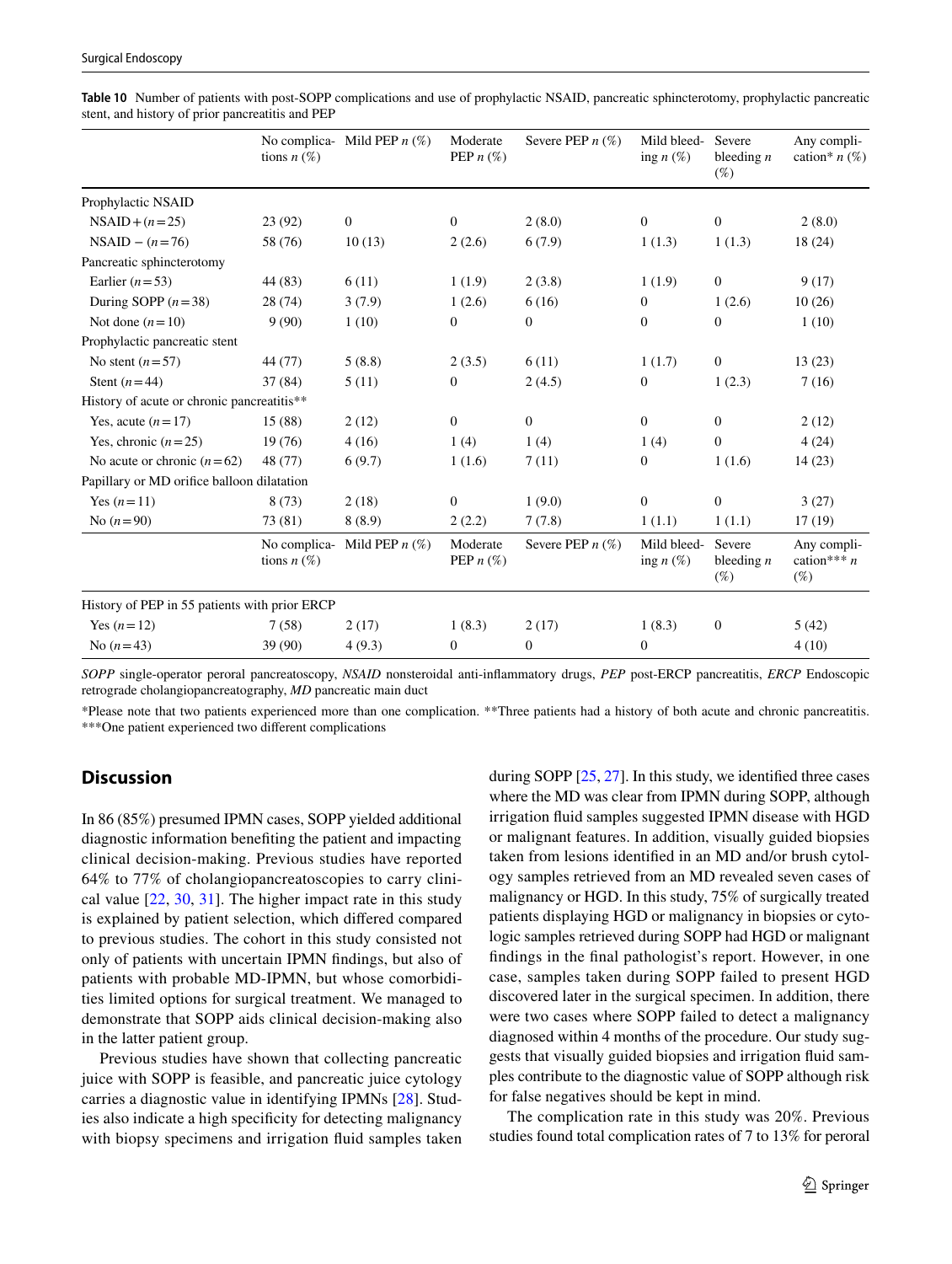<span id="page-9-0"></span>**Table 11** Procedure duration and post single-operator peroral pancreatoscopy complications

|                                 | Median<br>(minutes) | 25% (minutes) | 75% (minutes) | Mann-Whit-<br>ney U | <i>p</i> value |
|---------------------------------|---------------------|---------------|---------------|---------------------|----------------|
| Any complications               |                     |               |               |                     |                |
| No $(n=75)$                     | 73                  | 50            | 95            | 617.5               | 0.229          |
| Yes $(n=20)$                    | 82                  | 68.5          | 108.5         |                     |                |
| Pancreatitis                    |                     |               |               |                     |                |
| No $(n=75)$                     | 73                  | 50            | 95            | 617.5               | 0.229          |
| Yes $(n=20)$                    | 82                  | 68.5          | 108.5         |                     |                |
| Moderate or severe complication |                     |               |               |                     |                |
| No $(n=85)$                     | 73                  | 50.5          | 95.5          | 365.0               | 0.474          |
| Yes $(n=10)$                    | 82                  | 63.5          | 107.75        |                     |                |
|                                 |                     |               |               |                     |                |

cholangiopancreatoscopies [[32–](#page-11-18)[34](#page-11-19)]. In our study, patients underwent pancreatoscopy, and no cholangioscopies were performed. A study addressing only pancreatoscopies showed a post-SOPP pancreatitis rate of 17% [[22\]](#page-11-11). Another study suggested that pancreatoscopy was associated with a higher adverse events rate of 19.8% as compared to 9.6% for cholangioscopy [\[31\]](#page-11-15). In this study, parallel therapeutic interventions performed during SOPPs contribute to the total complication rate (complication rate 30% versus 18% without therapeutic interventions,  $p = 0.390$ ). Although the finding lacks statistical signifcance, it should be noted that all bleeding complications  $(n=2)$  and 33%  $(n=3)$  of all severe and moderate types of pancreatitis we observed occurred following SOPPs with parallel therapeutic interventions. Overall, the total complication rate in this study did not differ from previous studies on peroral pancreatoscopy.

A normal MD measures 1.5 to 3.5 mm in diameter [\[35](#page-11-20)]. In order to enter the MD, it needs to be enlarged, since the diameter of the SOPP device is approximately 3.3 mm (10 Fr) [[36\]](#page-11-21). In this study, no SOPPs were performed on patients whose MD diameter fell below 5 mm. We demonstrated a decrease in odds of post-SOPP pancreatitis as the MD diameter increases (OR 0.714 for 1.0 mm increase in MD diameter, CI 95% 0.514–0.993; *p*=0.045). A lower probability for post-SOPP pancreatitis was demonstrated, when the MD diameter is ≥ 7.0 mm (OR 0.334, CI 95% 0.120–0.928;  $p=0.035$ ). Furthermore, we were able to establish a trend suggesting that lower median MD diameter value correlates with higher severity post-SOPP pancreatitis  $(T_{\text{JT}}= 599,$ SE=116.6, *z*=− 2.31; *p*=0.020). Although suggested by Reuterwall et al. [[31](#page-11-15)], no studies exist which address the connection between the diameter of the MD and post-SOPP pancreatitis. When planning an SOPP for a patient with MD diameter under 7.0 mm, the risk for post-SOPP pancreatitis should be carefully considered.

Multiple meta-analyses suggest that using prophylactic NSAIDs prior to conventional ERCP results in a lower post-ERCP pancreatitis rate [[37](#page-11-22)–[39\]](#page-11-23). Studies concerning prophylactic NSAID use specifcally prior to SOPP remain

scarce. In this study, patients administered with prophylactic NSAIDs experienced a lower post-SOPP pancreatitis rate compared to patients without prophylactic NSAIDs  $(n=2)$  $(8.0\%)$  vs  $n = 18$  (24%);  $p = 0.146$ ). Due to a low number of patients, defnitive conclusions cannot be made. However, the results agree with the recent studies concerning post-ERCP complications [\[37–](#page-11-22)[39](#page-11-23)] and current guidelines on ERCP-related adverse events [\[40](#page-12-0)].

Current guidelines recommend prophylactic pancreatic stenting only in select patients at a higher risk for post-ERCP pancreatitis [\[40\]](#page-12-0). Furthermore, it has been suggested that prophylactic pancreatic stenting among patients with IPMN might even increase the risk for post-ERCP pancreatitis [[41](#page-12-1)]. In this study, the diference in post-SOPP complication rates between patients with a prophylactic pancreatic stent versus patients without pancreatic stents was not significant  $(n=7)$ (16%) vs  $n = 13$  (23%);  $p = 0.456$ ). The role of prophylactic pancreatic stenting remains controversial.

Due to the size of the SOPP device, a generous PS is typically needed in order to enter the pancreatic duct safely [[42](#page-12-2)]. To our knowledge, no comprehensive studies have addressed the issue of whether there is a diference in adverse events rates, if the PS is performed simultaneously as SOPP versus previously during a diferent procedure. Scattered studies report individual cases of post-SOPP pancreatitis among both patients with prior PS and with PS performed simultaneously with SOPP [[43](#page-12-3), [44\]](#page-12-4). Interestingly, in this study, patients with prior PS exhibited a lower rate of moderate or severe post-SOPP pancreatitis compared with patients who underwent PS simultaneously with SOPP  $(n=3 \ (5.6\%)$  vs  $n=7$  (18%);  $p=0.087$ ). However, this finding was not statistically signifcant.

Prior pancreatitis and post-ERCP pancreatitis are known risk factors for post-ERCP pancreatitis [\[45](#page-12-5)]. The role of papillary balloon dilation is controversial [[46\]](#page-12-6). In this study, a statistically signifcant diference was seen in post-SOPP pancreatitis rates between patients with prior post-ERCP pancreatitis  $(n=5, 42\%)$  and patients with prior ERCP without pancreatitis  $(n=4, 9.3\%, p=0.017)$ . Our results on the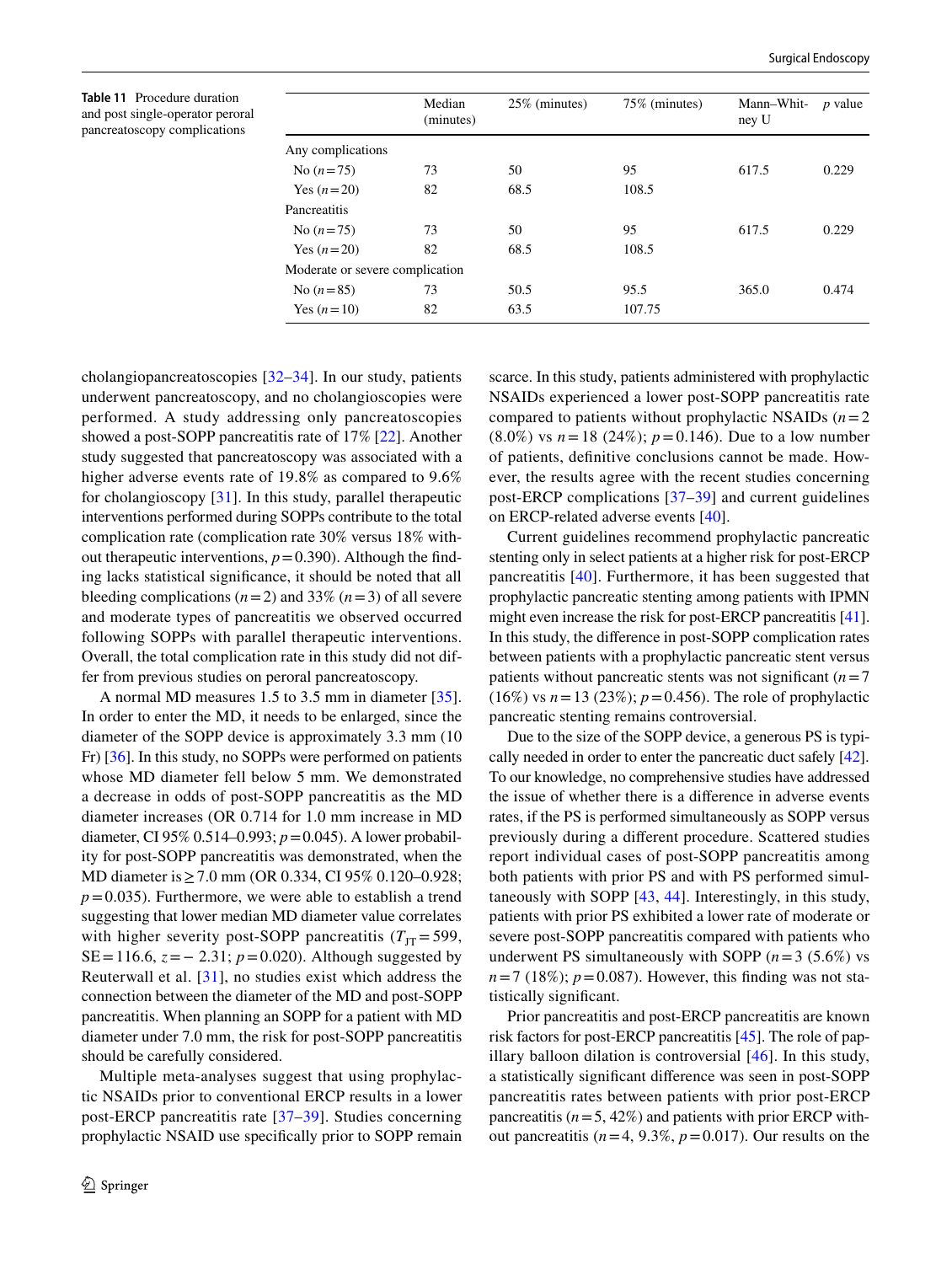subject are similar to prior fndings [\[45\]](#page-12-5). However, a statistically signifcant connection between post-SOPP pancreatitis and history of acute or chronic pancreatitis, or balloon dilatation of the papilla or MD orifce could not be reached.

Essentially, this frst Scandinavian observational study demonstrates unambiguously the benefts of SOPP in preoperative diagnostics of suspected MD-IPMNs. However, an even larger study material should be collected to identify and confrm additional factors contributing to post-SOPP complications. In addition, we note several limitations to our study. First, the study material was collected from three diferent centers consisting of patients treated at diferent time periods. During these time periods, two diferent types of SOPP instrumentation were used. Second, guidelines concerning the management of MD dilatation, the use of prophylactic NSAIDs, and prophylactic stents have changed during these time periods. Furthermore, SOPPs with parallel therapeutic interventions that might contribute to the complication rate were performed in one study center only.

To conclude, patients with a dilated MD and suspected MD-IPMN lesions, but with no clear decision on subsequent care, beneft from SOPP. SOPP yields additional diagnostic information and has the potential to reduce needless surgery or unnecessary repeated surveillance with MRI within selected patients. However, the risk for post-procedural complications, especially pancreatitis is not negligible. To reduce the risk of post-SOPP complications, IPMN diagnostics with SOPP should be performed in large volume endoscopic centers with high expertise and comprehensive experience on SOPPs. Patients referred to SOPP due to indefnite IPMN fndings should be discussed beforehand in a MDT conference to defne the indication and expected beneft of the procedure. Patients ft for surgery with defnite imaging fndings supporting MD-IPMN diagnosis should be referred to surgery without performing SOPP. History of post-ERCP pancreatitis is a risk factor for post-SOPP pancreatitis. The odds for developing post-procedural pancreatitis decreases as the diameter of the MD increases. Lower values of MD diameter correlate with higher severity of post-SOPP pancreatitis. Although statistical signifcance was not reached here, parallel therapeutic interventions performed during SOPP might increase the risk for complications. Furthermore, the rate for moderate and severe complications might decrease when PS is performed separately from the actual SOPP, and when prophylactic NSAIDs are administered. However, these fndings are not statistically signifcant. Finally, the use of pancreatic stents remains controversial.

**Funding** Open access funding provided by Umea University.

#### **Declarations**

**Disclosures** Roberto Valente received a grant from Boston Scientifc for lecturing at the Finnish Pancreatic Club 2021. Urban Arnelo is consultant to Ambu and Boston Scientifc and has received grants for investigator initiated and industry-sponsored studies from Boston Scientifc. Sini Vehviläinen, Niklas Fagerström, Hanna Seppänen, Marianne Udd, Outi Lindström, Harri Mustonen, Fredrik Swahn, and Leena Kylänpää declare no confict of interest or fnancial ties to disclose.

**Open Access** This article is licensed under a Creative Commons Attribution 4.0 International License, which permits use, sharing, adaptation, distribution and reproduction in any medium or format, as long as you give appropriate credit to the original author(s) and the source, provide a link to the Creative Commons licence, and indicate if changes were made. The images or other third party material in this article are included in the article's Creative Commons licence, unless indicated otherwise in a credit line to the material. If material is not included in the article's Creative Commons licence and your intended use is not permitted by statutory regulation or exceeds the permitted use, you will need to obtain permission directly from the copyright holder. To view a copy of this licence, visit<http://creativecommons.org/licenses/by/4.0/>.

## **References**

- <span id="page-10-0"></span>1. Scheiman JM (2005) Cystic lesion of the pancreas. Gastroenterology 128:463–469
- <span id="page-10-1"></span>2. Laffan TA, Horton KM, Klein AP, Berlansein B, Siegelman SS, Kawamoto S, Johnson PT, Fishman EK, Hruban RH (2008) Prevalence of unsuspected pancreatic cysts on MDCT. AJR 191:802–807
- <span id="page-10-2"></span>3. Song SJ, Lee JM, Kim YJ, Kim SH, Young Lee JY, Han JK, Choi BI (2007) Diferentiation of intraductal papillary mucinous neoplasms from other pancreatic cystic masses: comparison of multirow-detector CT and MR imaging using ROC analysis. JMRI 26(1):86–93
- 4. Sahani DV, Sainani NI, Blake MA, Crippa S, Mino-Kenudson M, Fernández-del Castillo C (2011) Prospective evaluation of reader performance on MDCT in characterization of cystic pancreatic lesions and prediction of cyst biologic aggressiveness. AJR 197:53–61
- <span id="page-10-7"></span>5. Anand N, Sampath K, Wu BU (2013) Cyst features and risk of malignancy in intraductal papillary mucinous neoplasms of the pancreas: a meta-analysis. Clin Gastroenterol Hepatol 11:913–921
- <span id="page-10-3"></span>6. Kim KW, Park SH, Pyo J, Yoon SH, Byun JH, Lee M, Krajewski KM, Ramaiya NH (2014) Imaging features to distinguish malignant and benign branch-duct type intraductal papillary mucinous neoplasms of the pancreas: a meta-analysis. Ann Surg 259(1):72–81
- <span id="page-10-4"></span>7. Sachs T, Pratt WB, Callery MP, Vollmer CM Jr. (2009) The incidental asymptomatic pancreatic lesion: nuisance or threat? J Gastrointest Surg 13(3):405–415
- <span id="page-10-5"></span>8. Abdeljawad K, Vemulapalli KC, Schmidt M, Dewitt J, Sherman S, Imperiale TF, Al-Haddad M (2014) Prevalence of malignancy in patients with pure main duct intraductal papillary mucinous neoplasms. GIE 79(4):623–629
- <span id="page-10-6"></span>9. Tanaka M, Fernandez-Del Castillo C, Kamisawa T, Jang JY, Levy P, Ohtsuka T, Salvia R, Shimizu Y, Tada M, Wolfgang CL (2017) Revisions of international consensus Fukuoka guidelines for the management of IPMN of the pancreas. Pancreatology 17(5):738–753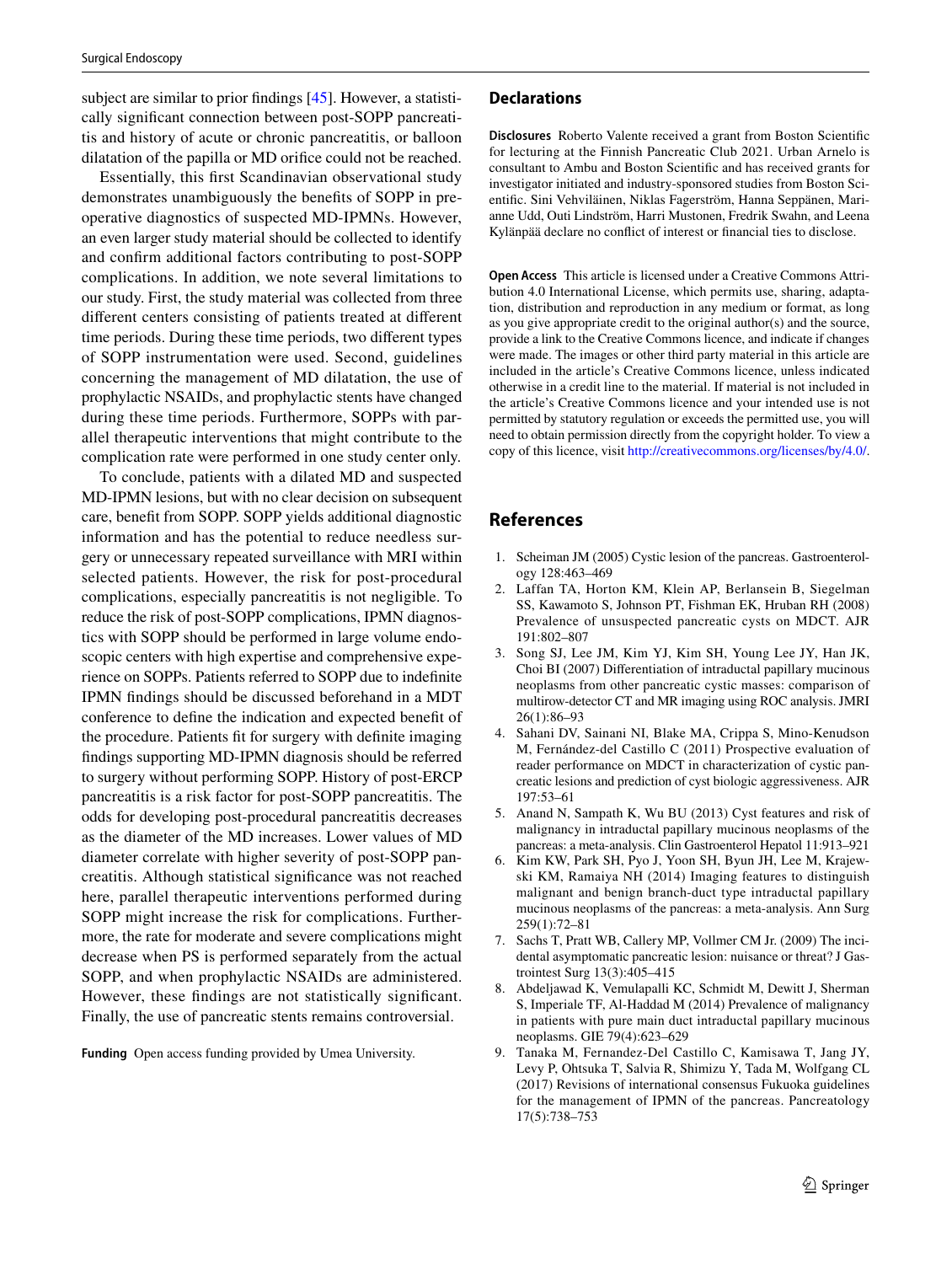- <span id="page-11-0"></span>10. The European Study Group on Cystic Tumours of the Pancreas (2018) European evidence-based guidelines on pancreatic cystic neoplasms. Gut 67:789–804
- 11. Hackert T, Fritz S, Klauss M, Bergmann F, Hinz U, Strobel O, Schneider L, Büchler MW (2015) Main-duct intraductal papillary mucinous neoplasm: high cancer risk in duct diameter of 5 to 9 mm. Ann Surg 262:875–881
- <span id="page-11-1"></span>12. Turner BG, Brugge WR (2010) Pancreatic cystic lesions: when to watch, when to operate, and when to ignore. Curr Gastroenterol Rep 12:98–105
- <span id="page-11-2"></span>13. Del Chiaro M, Ateeb Z, Reuterwall Hansson M, Rangelova E, Segersvärd R, Kartalis N, Ansorge C, Löhr MJ, Arnelo U, Verbeke C (2017) Survival analysis and risk for progression of intraductal papillary mucinous neoplasia of the pancreas (IPMN) under surveillance: a single-institution experience. Ann Surg Oncol 24:1120–1126
- <span id="page-11-3"></span>14. Salvia R, Fernández-del Castillo C, Bassi C, Thayer SP, Falconi M, Mantovani W, Pederzoli P, Warshaw AL (2004) Main-duct intraductal papillary mucinous neoplasms of the pancreas: clinical predictors of malignancy and long-term survival following resection. Ann Surg 239(5):678–687
- <span id="page-11-4"></span>15. Levink I, Bruno M, Cahen D (2018) Management of intraductal papillary mucinous neoplasms: controversies in guidelines and future perspectives. Curr Treat Options Gastro 16(3):316–332
- <span id="page-11-5"></span>16. Orfanidis NT, Loren DE, Santos C, Kennedy EP, Siddiqui AA, Lavu H, Yeo CJ, Kowalski TE (2012) Extended follow-up and outcomes of patients undergoing pancreaticoduodenectomy for nonmalignant disease. Gastrointest Surg 2012(16):80–88
- <span id="page-11-6"></span>17. Del Chiaro M, Segersvärd R, Mucelli RP, Rangelova E, Kartalis N, Ansorge C, Arnelo U, Blomberg J, Löhr M, Verbeke C (2014) Comparison of preoperative conference-based diagnosis with histology of cystic tumors of the pancreas. Ann Surg Oncol 21:1539–1544
- <span id="page-11-7"></span>18. Fritz S, Klauss M, Bergmann F, Strobel O, Schneider L, Werner J, Hackert T, Büchler MW (2014) Pancreatic main-duct involvement in branch-duct IPMNs: an underestimated risk. Ann Surg 260(5):848–856
- <span id="page-11-8"></span>19. Pergolini I, Sahora K, Ferrone CR, Morales-Oyarvide V, Wolpin BM, Mucci LA, Brugge WR, Mino-Kenudson M, Patino M, Sahani DV, Warshaw AL, Lillemoe KD, Fernández-del Castillo C (2017) Long-term risk of pancreatic malignancy in patients with branch duct intraductal papillary mucinous neoplasm in a referral center. Gastroenterology 153(5):1284–1294
- <span id="page-11-9"></span>20. Sawai Y, Yamao K, Bhatia V, Chiba T, Mizuno N, Sawaki A, Takahashi K, Tajika M, Shimizu Y, Yatabe Y, Yanagisawa A (2010) Development of pancreatic cancers during long-term follow-up of side-branch intraductal papillary mucinous neoplasms. Endoscopy 42(12):1077–1084
- <span id="page-11-10"></span>21. Keane M, Elham A (2021) A review of the diagnosis and management of premalignant pancreatic cystic lesions. J Clin Med 10(6):1284
- <span id="page-11-11"></span>22. Arnelo U, Siiki A, Swahn F, Segersvärd R, Enochsson L, del Chiaro M, Lundell L, Verbekec CS, Löhr J (2014) Single-operator pancreatoscopy is helpful in the evaluation of suspected intraductal papillary mucinous neoplasms (IPMN). Pancreatology 14(6):510–514
- 23. Ohtsuka T, Gotoh Y, Nakashima Y, Okayama Y, Nakamura S, Morita M, Aly MYF, Velasquez VV, Mori Y, Sadakari Y, Nakata K, Miyasaka Y, Ishigami K, Fujimori N, Mochidome N, Oda Y, Shimizu S, Nakamura M (2018) Role of SpyGlass-DStm in the preoperative assessment of pancreatic intraductal papillary mucinous neoplasm involving the main pancreatic duct. Pancreatology 18(5):566–571
- 24. Villa N, Berzosa M, Trang T, Tau J, Torrealba M, Raijman I (2013) Use of single-operator pancreatoscopy (SpyGlass™) in the

evaluation of main pancreatic duct intraductal papillary mucinous neoplasms. AJG 108:84–85

- <span id="page-11-16"></span>25. Hara T, Yamaguchi T, Ishihara T, Tsuyuguchi T, Kondo F, Kato K, Asano T, Saisho H (2002) Diagnosis and patient management of intraductal papillary-mucinous tumor of the pancreas by using peroral pancreatoscopy and intraductal ultrasonography. Gastroenterology 122(1):34–43
- 26. Yamaguchi T, Hara T, Tsuyuguchi T, Ishihara T, Tsuchiya S, Saitou M, Saisho H (2000) Peroral pancreatoscopy in the diagnosis of mucin-producing tumors of the pancreas. GIE 52(1):67–73
- <span id="page-11-17"></span>27. Nagayoshi Y, Aso T, Ohtsuka T, Kono H, Ideno N, Igarashi H, Takahata S, Oda Y, Ito T, Tanaka M (2014) Peroral pancreatoscopy using the SpyGlass system for the assessment of intraductal papillary mucinous neoplasm of the pancreas. J Hepatobiliary Pancreat Sci 21(6):410–417
- <span id="page-11-12"></span>28. Yamaguchi T, Shirai Y, Ishihara T, Sudo K, Nakagawa A, Ito H, Miyazaki M, Nomura F, Saisho H (2005) Pancreatic juice cytology in the diagnosis of intraductal papillary mucinous neoplasm of the pancreas. Signifcance of sampling by peroral pancreatoscopy. Cancer 104(12):2830–2836
- <span id="page-11-13"></span>29. Cotton PB, Lehman G, Vennes J, Geenen JE, Russell RCG, Meyers WC, Liguory C, Nickl N (1991) Endoscopic sphincterotomy complications and their management: an attempt at consensus. Gastrointest Endosc 37(3):383–393
- <span id="page-11-14"></span>30. Trindade AJ, Benias PC, Kurupathi P, Tharian B, Inamdar S, Sharma N, Sejpal DV, Siddiqui AA, Adler DG (2018) Digital pancreatoscopy in the evaluation of main duct intraductal papillary mucinous neoplasm: a multicenter study. Endoscopy 50(11):1095–1098
- <span id="page-11-15"></span>31. Reuterwall M, Lubbe J, Enochsson L, Lundell L, Konradsson M, Swahn F, Del Chiaro M, Löhr M, Arnelo U (2019) The clinical value of ERCP-guided cholangiopancreatoscopy using a singleoperator system. BMC Gastroenterol 19:35
- <span id="page-11-18"></span>32. Kurihara T, Yasuda I, Isayama H, Tsuyuguchi T, Yamaguchi T, Kawabe K, Okabe Y, Hanada K, Hayashi T, Ohtsuka T, Oana S, Kawakami H, Igarashi Y, Matsumoto K, Tamada K, Ryozawa S, Kawashima H, Okamoto Y, Maetani I, Inoue H, Itoi T (2016) Diagnostic and therapeutic single-operator cholangiopancreatoscopy in biliopancreatic diseases: prospective multicenter study in Japan. World J Gastroenterol 22:1891–1901
- 33. Yodice M, Choma J, Tadros M (2020) The expansion of cholangioscopy: established and investigational uses of spyglass in biliary and pancreatic disorders. Diagnostics 10(3):132
- <span id="page-11-19"></span>34. Sethi A, Chen YK, Austin GL, Brown WR, Brauer BC, Fukami NN, Khan AH, Shah RJ (2011) ERCP with cholangiopancreatoscopy may be associated with higher rates of complications than ERCP alone: a single-center experience. GIE 73(2):251–256
- <span id="page-11-20"></span>35. Mortelé KJ, Rocha TC, Streeter JL, Taylor AJ (2006) Multimodality imaging of pancreatic and biliary congenital anomalies. Radiographics 26(3):715–731
- <span id="page-11-21"></span>36. Kahaleh M (2012) Spyglass direct visualization system. Clin Endosc 45(3):316–318
- <span id="page-11-22"></span>37. Serrano JPR, de Moura DTH, Bernardo WM, Ribeiro IB, Franzini TP, de Moura ETH, Brunaldi VO, Salesse MT, Sakai P, De Moura EGH (2019) Nonsteroidal anti-infammatory drugs versus placebo for post-endoscopic retrograde cholangiopancreatography pancreatitis: a systematic review and meta-analysis. Endosc Int Open 7(4):477–486
- 38. Serrano JPR, Jukemura J, Romanini SG, Aguilar PFG, de Castro JSL, Torres IT, Pulla JAS, Neto OM, Taglieri E, Ardengh JC (2020) Nonsteroidal anti-inflammatory drug effectivity in preventing post-endoscopic retrograde cholangiopancreatography pancreatitis: a systematic review and meta-analysis. World J Gastrointest Endosc 12(11):469–487
- <span id="page-11-23"></span>39. Yang C, Zhao Y, Li W, Zhu S, Yang H, Zhang Y, Liu X, Peng N, Fan P, Jin X (2017) Rectal nonsteroidal anti-infammatory drugs